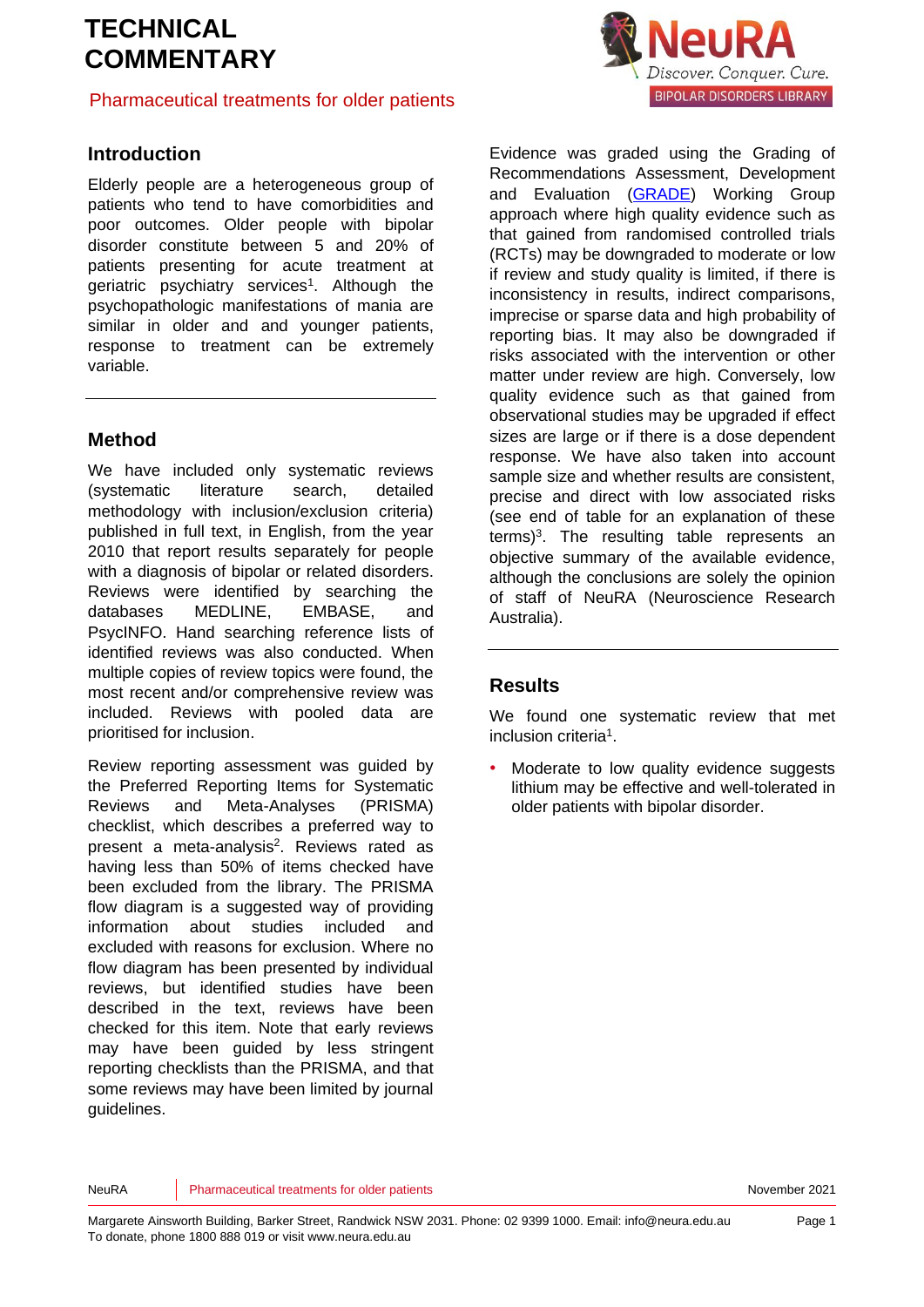## Pharmaceutical treatments for older patients



*De Fazio P, Gaetano R, Caroleo M, Pavia M, De Sarro G, Fagiolini A, Segura-Garcia C*

## **Lithium in late-life mania: A systematic review**

**Neuropsychiatric Disease and Treatment 2017; 13: 755-66**

[View review abstract online](https://www.ncbi.nlm.nih.gov/pubmed/28331326)

| Comparison                 | Lithium for mania in patients with bipolar disorder who are > 50<br>years of age.                                                                                                                           |
|----------------------------|-------------------------------------------------------------------------------------------------------------------------------------------------------------------------------------------------------------|
| <b>Summary of evidence</b> | Moderate to low quality evidence (small to medium-sized<br>samples, appears inconsistent, direct, unable to assess<br>precision) suggests lithium may be effective and well-tolerated<br>in older patients. |
|                            | Mania                                                                                                                                                                                                       |
|                            | 1. Quest BCT (N), 224, ses : 60 years) found no significant differences between the lithium and                                                                                                             |

1, 9 week RCT, (N = 224, age > 60 years), found no significant differences between the lithium and placebo groups.

1, 6-8 week RCT, (N = 98, mean age 61.2 years), found lithium significantly delayed the time-tointervention for mania/hypomania compared with placebo.

1 retrospective study with 480 week follow-up ( $N = 163$ , age  $\geq 75$  years), found an improvement in psychopathology greater in patients treated with lithium versus other treatments.

- 1, 3-8 week retrospective study ( $N = 81$ , mean age 63 years), found 69% of the sample improved.
- 1, 2 week retrospective study (N = 12, mean age 67 years), found 33% of the sample improved, but improvements reduced with age.
	- 1, 12 week retrospective study ( $N = 46$ , age 50-84 years), found 28% of older patients were 'nonoptimally controlled' vs. 17% of younger patients.
		- 1,  $>2$  week prospective study ( $N = 14$ , mean age 69 years), found 71% improved.
	- 1, 3.2 week retrospective study ( $N = 43$ , age  $> 65$  years), found no differences between patients receiving lithium or not.
- 1, 2.3 week retrospective study  $(N = 59)$ , mean age 69 years), found response rates to lithium were better than valproate for classic mania, but similar efficacy for mixed mania.
	- 1, 2 week prospective study ( $N = 37$ , age 60-78 years), found no general age-related decline in lithium efficacy.

| <b>Risks</b>                        | Authors report that lithium is well-tolerated.                                                                                            |
|-------------------------------------|-------------------------------------------------------------------------------------------------------------------------------------------|
| Consistency in results <sup>‡</sup> | Unable to assess formally, however results appear inconsistent<br>(largest study is not significant, others show moderate effectiveness). |
| <b>Precision in results</b> §       | Unable to assess; no CIs are reported.                                                                                                    |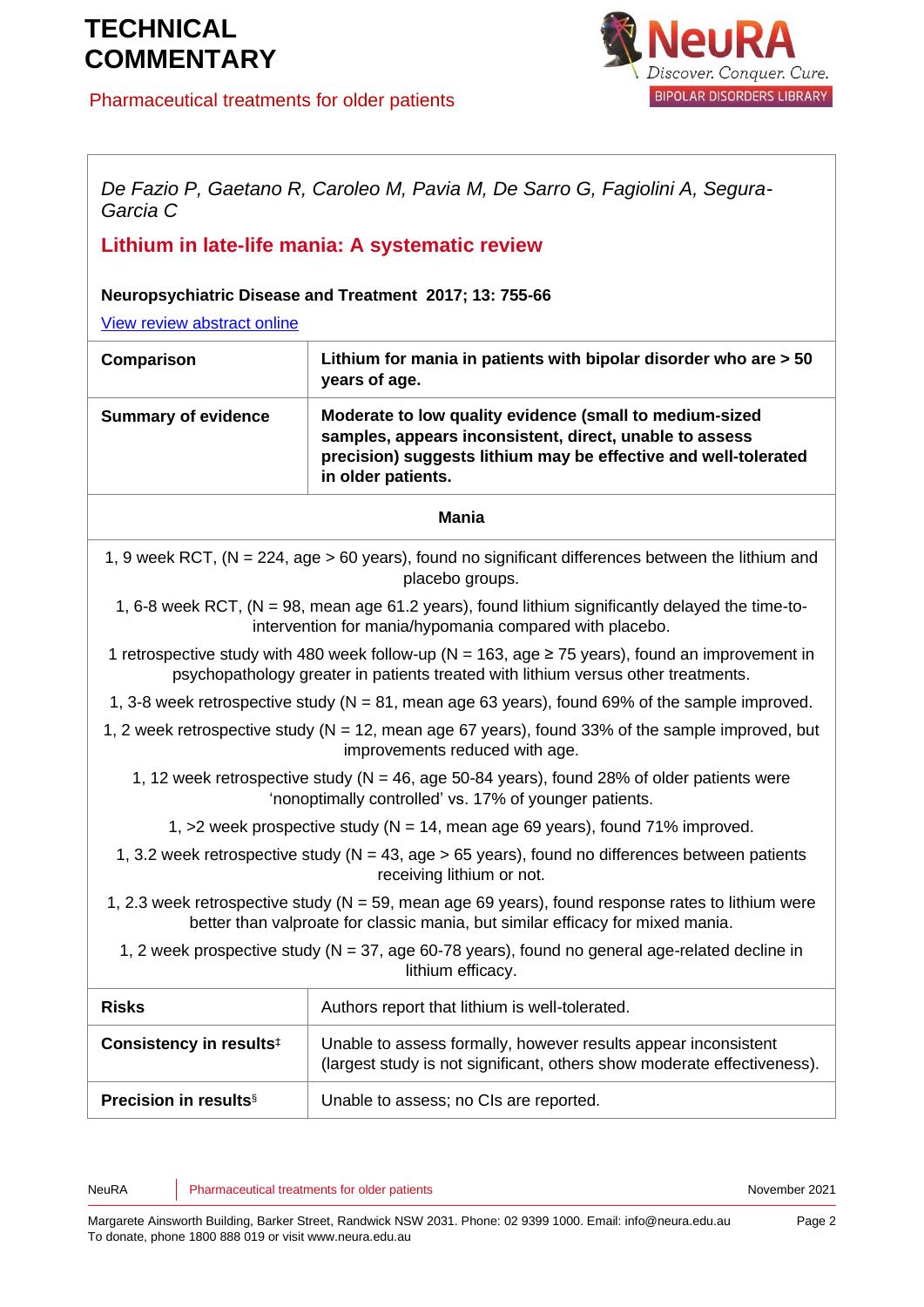## Pharmaceutical treatments for older patients



| Directness of results   Direct |  |
|--------------------------------|--|
|--------------------------------|--|

## Explanation of acronyms

 $CI =$  Confidence Interval,  $N =$  number of participants, RCT = randomised controlled trial, RR vs. = versus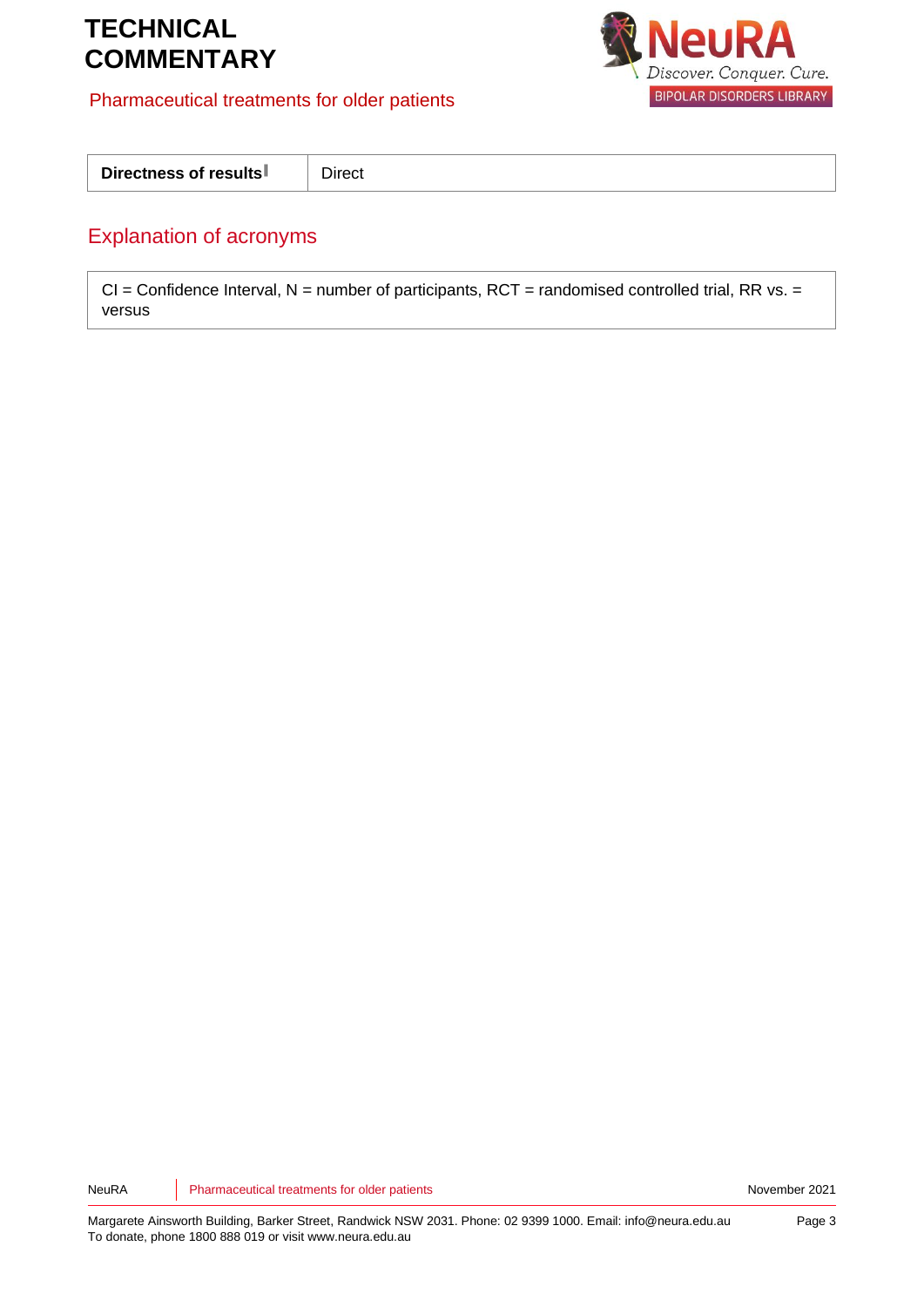## Pharmaceutical treatments for older patients



## Explanation of technical terms

- Bias has the potential to affect reviews of both RCT and observational studies. Forms of bias include; reporting bias – selective reporting of results; publication bias - trials that are not formally published tend to show less effect than published trials, further if there are statistically significant differences between groups in a trial, these trial results tend to get published before those of trials without significant differences; language bias – only including English language reports; funding bias - source of funding for the primary research with selective reporting of results within primary studies; outcome variable selection bias; database bias including reports from some databases and not others; citation bias - preferential citation of authors. Trials can also be subject to bias when evaluators are not blind to treatment condition and selection bias of participants if trial samples are sma[ll](#page-5-3)<sup>4</sup>.
- † Different effect measures are reported by different reviews.

Prevalence refers to how many existing cases there are at a particular point in time. Incidence refers to how many new cases there are per population in a specified time period. Incidence is usually reported as the number of new cases per 100,000 people per year. Alternatively some studies present the number of new cases that have accumulated over several years against a person-years denominator. This denominator is the sum of individual units of time that the persons in the population are at risk of becoming a case. It takes into account the size of the underlying population sample and its age structure over the duration of observation.

Reliability and validity refers to how accurate the instrument is. Sensitivity is the proportion of actual positives that are correctly identified  $(100\%$  sensitivity = correct identification of all actual positives) and specificity is the

proportion of negatives that are correctly identified  $(100\%$  specificity = not identifying anyone as positive if they are truly not).

Mean difference scores refer to mean differences between treatment and comparison groups after treatment (or occasionally pre to post treatment) and in a randomised trial there is an assumption that both groups are comparable on this measure prior to treatment. Standardised mean differences are divided by the pooled standard deviation (or the standard deviation of one group when groups are homogenous) which allows results from different scales to be combined and compared. Each study's mean difference is then given a weighting depending on the size of the sample and the variability in the data. Less than 0.4 represents a small effect, around 0.5 a medium effect, and over 0.8 represents a large effect<sup>[4](#page-5-3)</sup>.

Odds ratio (OR) or relative risk (RR) refers to the probability of a reduction  $($   $<$  1) or an increase (> 1) in a particular outcome in a treatment group, or a group exposed to a risk factor, relative to the comparison group. For example, a RR of 0.75 translates to a reduction in risk of an outcome of 25% relative to those not receiving the treatment or not exposed to the risk factor. Conversely, a RR of 1.25 translates to an increased risk of 25% relative to those not receiving treatment or not having been exposed to a risk factor. A RR or OR of 1.00 means there is no difference between groups. A medium effect is considered if  $RR > 2$  or  $< 0.5$  and a large effect if  $RR > 5$  or  $< 0.2$ . InOR stands for logarithmic OR where a lnOR of 0 shows no difference between groups. Hazard ratios measure the effect of an explanatory variable on the hazard or risk of an event.

Correlation coefficients (eg, r) indicate the strength of association or relationship between variables. They can provide an indirect indication of prediction, but do not confirm causality due to possible and often unforseen confounding variables. An r of 0.10 represents a weak association, 0.25 a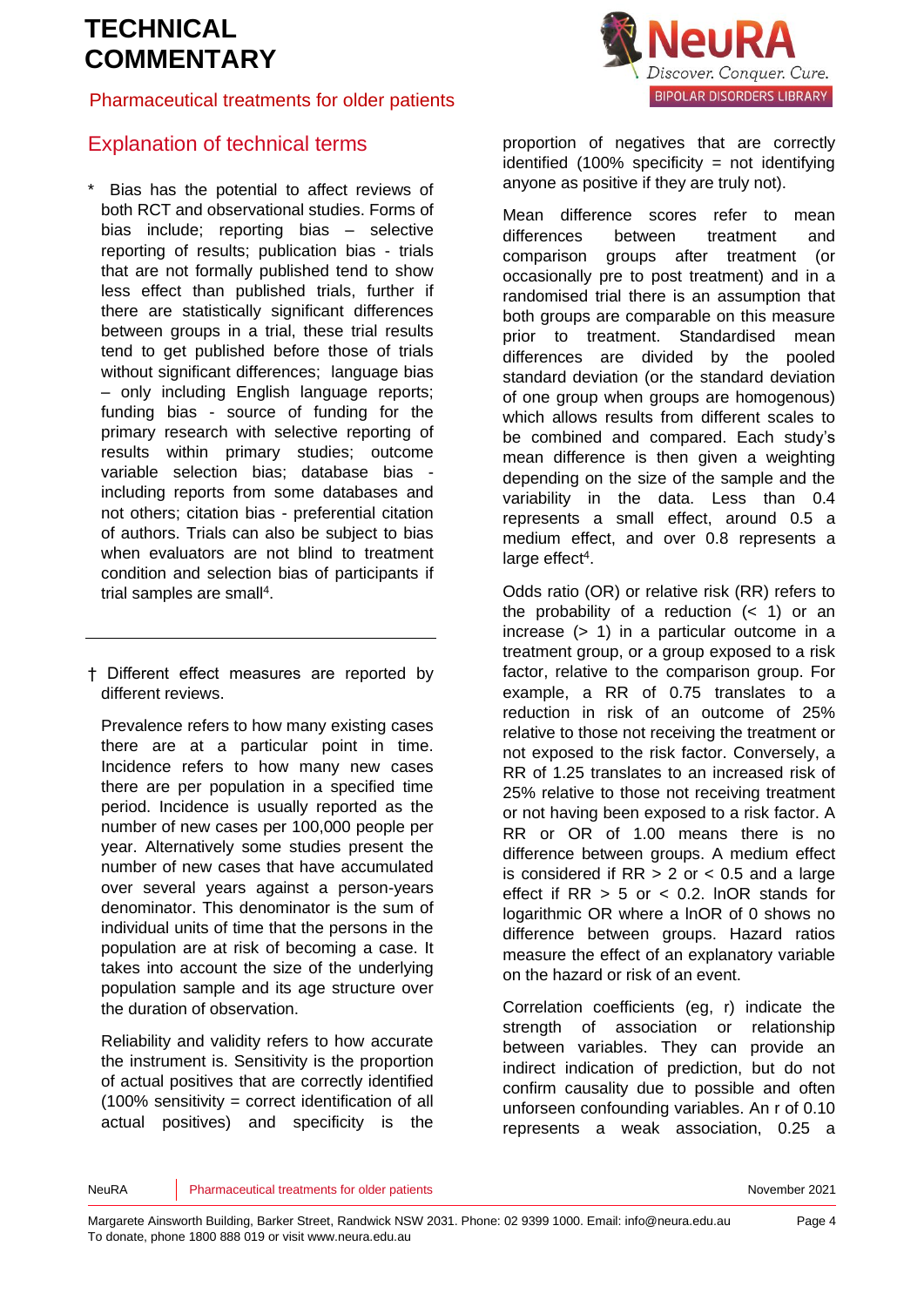## Pharmaceutical treatments for older patients

medium association and 0.40 and over represents a strong association. Unstandardised (*b*) regression coefficients indicate the average change in the dependent variable associated with a 1 unit change in the independent variable, statistically controlling for the other independent variables. Standardised regression coefficients represent the change being in units of standard deviations to allow comparison across different scales.

‡ Inconsistency refers to differing estimates of effect across studies (i.e. heterogeneity or variability in results) that is not explained by subgroup analyses and therefore reduces confidence in the effect estimate. I² is the percentage of the variability in effect estimates that is due to heterogeneity rather than sampling error (chance) - 0% to 40%: heterogeneity might not be important, 30% to 60%: may represent moderate heterogeneity, 50% to 90%: may represent considerable heterogeneity and over this is considerable heterogeneity. I² can be calculated from Q (chi-square) for the test of heterogeneity with the following formul[a](#page-5-3)<sup>4</sup>;

$$
l^2 = \left(\frac{Q - df}{Q}\right) \times 100\%
$$

§ Imprecision refers to wide confidence intervals indicating a lack of confidence in the effect estimate. Based on GRADE recommendations, a result for continuous data (standardised mean differences, not weighted mean differences) is considered imprecise if the upper or lower confidence limit crosses an effect size of 0.5 in either direction, and for binary and correlation data, an effect size of 0.25. GRADE also recommends downgrading the evidence when sample size is smaller than 300 (for binary data) and 400 (for continuous data), although



for some topics, these criteria should be relaxe[d](#page-5-4)<sup>5</sup>.

║ Indirectness of comparison occurs when a comparison of intervention A versus B is not available but A was compared with C and B was compared with C, which allows indirect comparisons of the magnitude of effect of A versus B. Indirectness of population, comparator and/or outcome can also occur when the available evidence regarding a particular population, intervention, comparator, or outcome is not available and is therefore inferred from available evidence. These inferred treatment effect sizes are of lower quality than those gained from head-tohead comparisons of A and B.

NeuRA **Pharmaceutical treatments for older patients** November 2021 November 2021